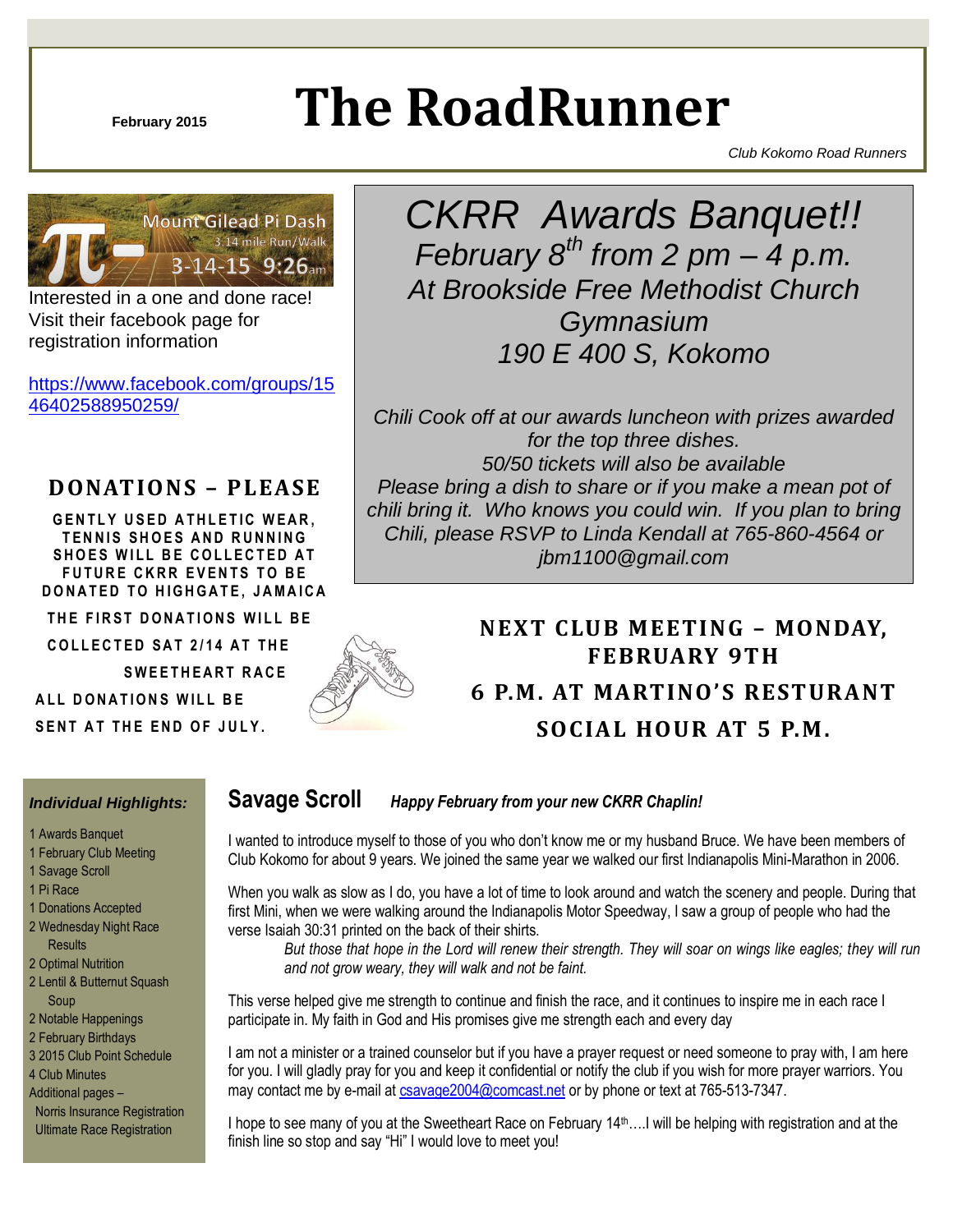### CKRR – July 2014 Page 2 of 4

**Jackie Sanders Miracle Mile Wed, January 14, 2015 Highland Park Walk/Bike Path**

1. Gwen Grimes 10:30

**Joe Kidd Rangel 5K Old Ben/Highland Park 5K Course**

1. Parker Jones 23:18

2. Charlie Skoog 31:24

**Wed, January 21, 2015 Highland Park Walk/Bike Path**

- 1. Nathan Faulks 5:59 2. Steve McDorman 6:07 3. Hannah Fulks 7:09 4. Hannah High 8:29 5. Charlie Skoog 9:00
- 6. Max Elmore 9:17

**Old Ben/Highland Park 5K Course**

**Joe Kidd Rangel 5K**

- 1. Steve McDorman 20:08 2. Parker Jones 23:34 3. Gwen Grimes 23:35 4. Hannah High 26:03
- 5. Max Elmore 30:58

*Please notice – the date has changed for the Cam Race for Shelter 5K in August. Please update your calendar* 

### Optimal Nutrition - **Jana L. Skoog, MS, RD, LD**

**Wednesday Night Race Results**<br>
States Marken Michause Michause Michause Michause Michause Michause Michause Michause Michause Michause Michause Michause Michause Michause Michause Michause Michause Michause Michause Mich Everyone has habits; they help us get through each day. Otherwise our brains would be overloaded with hundreds of decisions and choices each day; we'd get nothing done! Some habits are good, such as using seat-belts or brushing and flossing before bed. Other habits may not be serving us so well. For example, some people skip breakfast every day, that's been their routine. Or maybe they order dessert automatically after a meal out, just because they always do. How about salting food, before even tasting it? One of the most common habits is mindlessly snacking while watching tv. If you are trying to incorporate better eating habits this year, and maybe even trying to lose those few pounds that you gained over the holidays, awareness is key. Be mindful of your actions. How much do you eat--there is an appropriate portion of any food and it may be less than what you're used to. What are you eating--are you choosing the same foods without much thought on whether they contribute much nutrition or not? When do you eat--are you skipping meals and end-loading your calories into the evening? Why are you eating--to fuel your body or because you are bored, stressed, or lonely. Dieting doesn't work, and can even be dangerous. It's better to make lifestyle changes--yes, new healthy habits--that you can stick with throughout your lifetime. Remember to focus on low-calorie, high-nutrient foods such as fruits, vegetables, whole grains, and lean protein. Here are some good habits to consider as you rid yourself of those sabotaging bad habits:

- Watch portion sizes! Put less on your plate to start with. Don't go back for seconds.
- Eat slowly, chew well. Do self-checks: are you satisfied before finishing and can save some food for later?
- Limit sugary beverages and alcohol. Drink plenty of water throughout the day.
- Spread food intake throughout the day, don't skip meals. Eat breakfast.
- Eat about the same amount of food weekends as on weekdays.
- Be thoughtful before ordering when eating out, choose something healthy. Take some home.
- Avoid temptations, don't bring junk home.
- If you snack, choose something healthy and plan when to have it, so its not endless.
- Find non-food activities to do.
- Exercise regularly, even in off-season.
- Make sleep a priority.
- Weigh yourself at least weekly if weight management is an issue for you.

Establishing new habits doesn't happen overnight, so be patient and persistent. Hook the new habit to something you already do so you can remember to do it. Plan to make it happen, such as buying the right foods. Set reminders so you carry through. Have a good month, more about preparing a healthy breakfast next time!

#### **Jackie Sanders Miracle Mile Wed, January 28, 2015 Highland Park Walk/Bike Path**

#### **Joe Kidd Rangel 5K Old Ben/Highland Park 5K Course**

J

| Path                    | 1. Steve McDorman 20:17    |              |
|-------------------------|----------------------------|--------------|
| 1. Parker Jones 6:20    | 2. Max McHaney 20:49       |              |
| 2. Steve McDorman 6:21  | 3. Parker Jones 22:40      |              |
| 3. Charlie Skoog 8:44   | 4. Gwen Grimes 22:44       |              |
| 4. Mellisa Jones 9:51   | 5. Brian Rexroth 23:48     |              |
| 5. Robin Tetrault 11:13 | 6. Hannah High 24:30       |              |
| 6. Vern Keller 13:01    | 7. Rosellen Connolly 26:52 |              |
| 7. Sue Keller 15:15     | 8. Charlie Skoog 27:58     |              |
|                         | 9. Ann Hubbard 29:46       |              |
|                         | 10. Max Elmore 31:18       |              |
| 2-1 David Studebaker    | 2-10 Allison Abney         |              |
| 2-2 Kory Kennedy        | 2-16 Rosellen Connolly     |              |
| 2-3 Deb Taylor          | 2-16 Keith Hill            | ᆩ            |
| 2-5 Grethcen Riggle     | 2-19 John Norris           | eb Birthdays |
| 2-6 Greg Wall           | 2-23 Tom Abney             |              |
| 2-7 Steve Hearn         | 2-24 Julia Birkhimer       |              |
| 2-7 Darrian LaDow       | 2-24 Dan Lutes             |              |
| 2-8 Noah Gollner        | 2-25 Mary Barnes           |              |
|                         | 2-26 Hannah High           |              |
| 2-9 Amber Longwith      |                            |              |
| 2-9 Bill Menges         | 2-27 Mark Bailey           |              |
| 2-28 Jayne Stucker      |                            |              |
|                         |                            |              |

#### Notable Happenings

**\* Kelly Studebaker completed the 2015 Winter Night Half Marathon with a finishing time 3:37:01.8**

**\* Bill Menges completed the Dopey Challenge during Disney Marathon weekend with a ½ marathon on 1/10 and then marathon on 1/11**

#### **Lentil and Butternut Squash Soup**

| 2 T. olive oil            | 4 garlic cloves               |
|---------------------------|-------------------------------|
| 3 carrots                 | 3 large leeks                 |
| 1 medium butternut squash | 8 cups vegetable stock        |
| 1-1/2 C. brown lentils    | One bunch rainbow swiss chard |
| 1 tsp. dried thyme        | 1 tsp. dried oregano          |
| kosher salt               | Fresh ground pepper           |
| White wine (optional)     |                               |

1. Prep the vegetables: mince 4 garlic cloves. Peel and chop 3 carrots into small pieces. For the leeks, chop off the dark green stems of 3 leeks and the bottom root, then slice them in half lengthwise. Place each leek half cutside down on the cutting board, then chop it into thin slices (resulting in halfmoon shapes). There will be dirt in-between each layer of the leeks, so when you've finished chopping, rinse them thoroughly in a colander. Cut the butternut squash in half and scoop out the seeds. Peel the halves with a vegetable peeler, then chop them into small pieces. Wash the rainbow chard, remove the stems, and chop the leaves into bite-sized pieces. 2. In a medium soup pot over medium heat, drizzle 2 T. olive oil in the bottom of the pan; add the leeks and saute until they soften, about 4 minutes. Add carrots, garlic, and 1/2 tsp. kosher salt, and saute for 3-4 minutes, until softened.

3. Add the squash, vegetable broth, lentils, 1 tsp. thyme, 1 tsp. oregano, and bring to a boil. Reduce to low heat and simmer for 30-35 minutes, until the lentils are soft. In the last 2 minutes, add the chopped chard and simmer until tender. Taste, then add additional kosher salt (about 1/2 tsp. or so) and fresh ground pepper to taste. If desired, add a T. or so of white wine to finish. Makes 4-6 servings.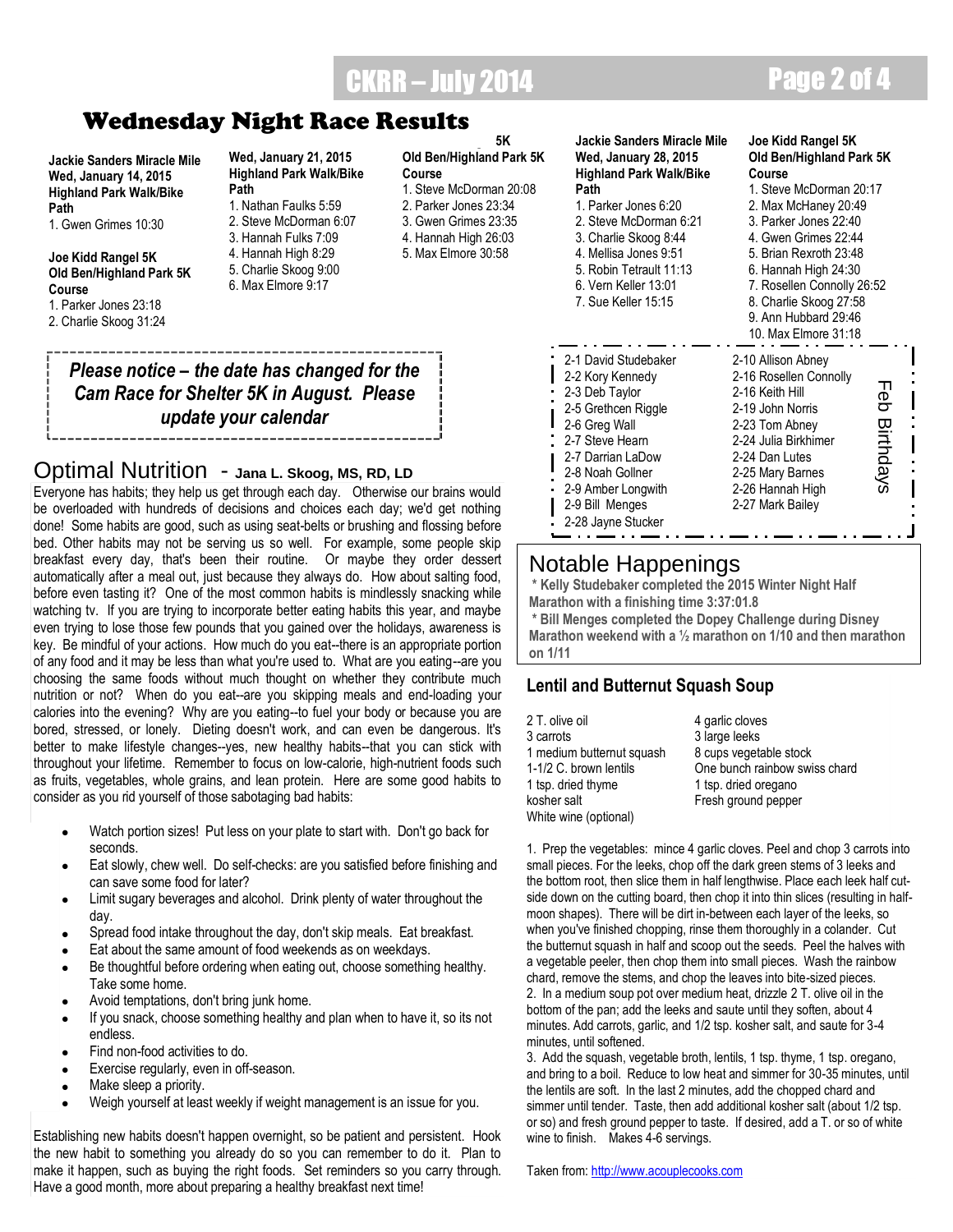## **2015 Club Point Schedule**

*- (V) are events where volunteer points can be earned if you are not participating in the race*

#### **14-Feb CK Sweetheart Race 5K (V)**

5K Run/Walk Time: 9 am Location: Foster Park Senior Center Registration Contact: Charlie Skoog

#### **7-Mar Old Ben 5K – Kokomo**

5K Run/Walk Time: 9 am Location: Rogers Pavilion Highland Park, Kokomo Contact:

#### **21-Mar Norris-Amboy 5K**

5K Run/Walk Time: 9am Location: Community Bldg Amboy, IN Contact: John Norris Phone: (765) 395-7761 Website: norrisinsurance.com

#### **4-Apr CK Ultimate 10m, 5m- Logansport (V)**

10-Mile Run & 5 Mile Run/Walk Time: 9am Location: Tierney Warehouse 1401 W. Cliff Dr., Logansport Contact: Rhenda Acton

#### **9-May Norris-Kokomo**

3M Walk/4M Run Time: 8:30 am Location: Jackson-Morrow Park Kokomo, IN Contact: John Norris<br>Phone: 765-395-77 Phone: 765-395-7761 Website: norrisinsurance.com

#### **16-May MCF Prison Breakout 5K – Bunker Hill** Time:

| <b>Bunker Hill</b> |
|--------------------|
| Anne Hubbard       |
|                    |

#### **13-Jun Norris-Greentown**

| 5M Run/3M Walk |                     |
|----------------|---------------------|
| Time:          | 8 am                |
| Location:      | Greentown           |
| Contact:       | John Norris         |
| Phone:         | 765-395-7761        |
| Website:       | norrisinsurance.com |

#### **20-Jun Bona Vista 5K – Kokomo**

5K Run/Walk Time: 8 am Location: UAW 292 Contact: Vicki Boles

#### **4-Jul Haynes-Apperson 4m,3m,1m Kokomo (V)**

4m, 3m and 1m Time: 8 am Location: Memorial Gym, Kokomo, IN Contact: Mike Anderson & family

#### **11-Jul Race for Grace 5K Logansport**

5K Run Time: 8 am Location: Calvary Presby, 7th & Spencer Strs, Logansport Contact: David Downham

### **18-Jul Panther Prowl 5K Russiaville** 5K Run/Walk

Time: 8 am Location: Russiaville, IN Contact: Gary Jewell NOTE: Please do NOT park in the lot at Waddell's IGA. It is reserved for their customers only

#### **25-Jul Jerome Active Water 5K**

Time: 8 am Location: Jerome Christian Church Contact: Ryan Horner

#### **1-Aug Norris-Converse 5K**

5K Run/ Walk Time: 8 am Location: Converse, IN Contact: John Norris Phone: 765-395-7761 Website: norrisinsurance.com

#### **8-Aug Cam Race for Shelter 5K Kokomo NOTICE – DATE CHANGE!**

5K Run/Walk Time: 8 am<br>Location: 0akb Oakbrook Valley, Russiaville, IN Contact: Ruth Lawson Phone: (765) 434-0687

#### **22-Aug Runnin the Shores 5K Kokomo**

Time: TBD<br>Location: Char Location: Champaign Shores<br>Contact: Todd Mosier Todd Mosier

#### **5-Sep Steps to Recovery Kokomo**

5th Annual Steps to Recovery 5K Time: TBD Location: TBD Contact: Charlie Skoog

#### **12-Sep CK GNO 5K 5PM Kokomo (V)**

5K Run/Walk Time: 5:00 pm Location: Downtown Kokomo Contact Rebecca Monroe

#### **26-Sep Bee Bumble 10k, 5K Burnettsville** 5K/10K

Time: 8:00 am Location: Burnettsville, IN Contact: Don Hurd

#### **3-Oct Cole Porter 15K, 5K Peru**

5K Run/Walk, 15K Run Time: 9:00 AM Location: Circus Bldg, Peru, IN<br>Contact: Jim Yates Contact: Jim Yates<br>Phone: 765-469-5 Phone: 765-469-5066

#### **17-Oct Saints on the Run 5K**

5K Run/Walk Time: 8:00 am Location: St Patrick Church Contact: Heather Weber

#### **14-Nov CK Charity Run 5K Kokomo (V)**

5K Run/ Walk Points 20 for Each Finisher<br>Time: 9 AM  $Time:$ Location: UAW 292 Union Hall Contact: Jeannie Townsend

#### **26-Nov CK CARES 5K Kokomo (V)**

5K Run/Walk Time: 8 AM<br>Location: Roge Rogers Pavilion Highland Park, Kokomo, IN Contact: Ray & Robin Tetrault, Mark Shorter<br>Phone: (765) 878-4457 (765) 878-4457

**31-Dec CK NY Eve 5K2PM Kokomo (V)** 5K Run/ Walk Time: 2 PM Location: UAW Local 292<br>Contact: Ashlev Shanks

Ashley Shanks